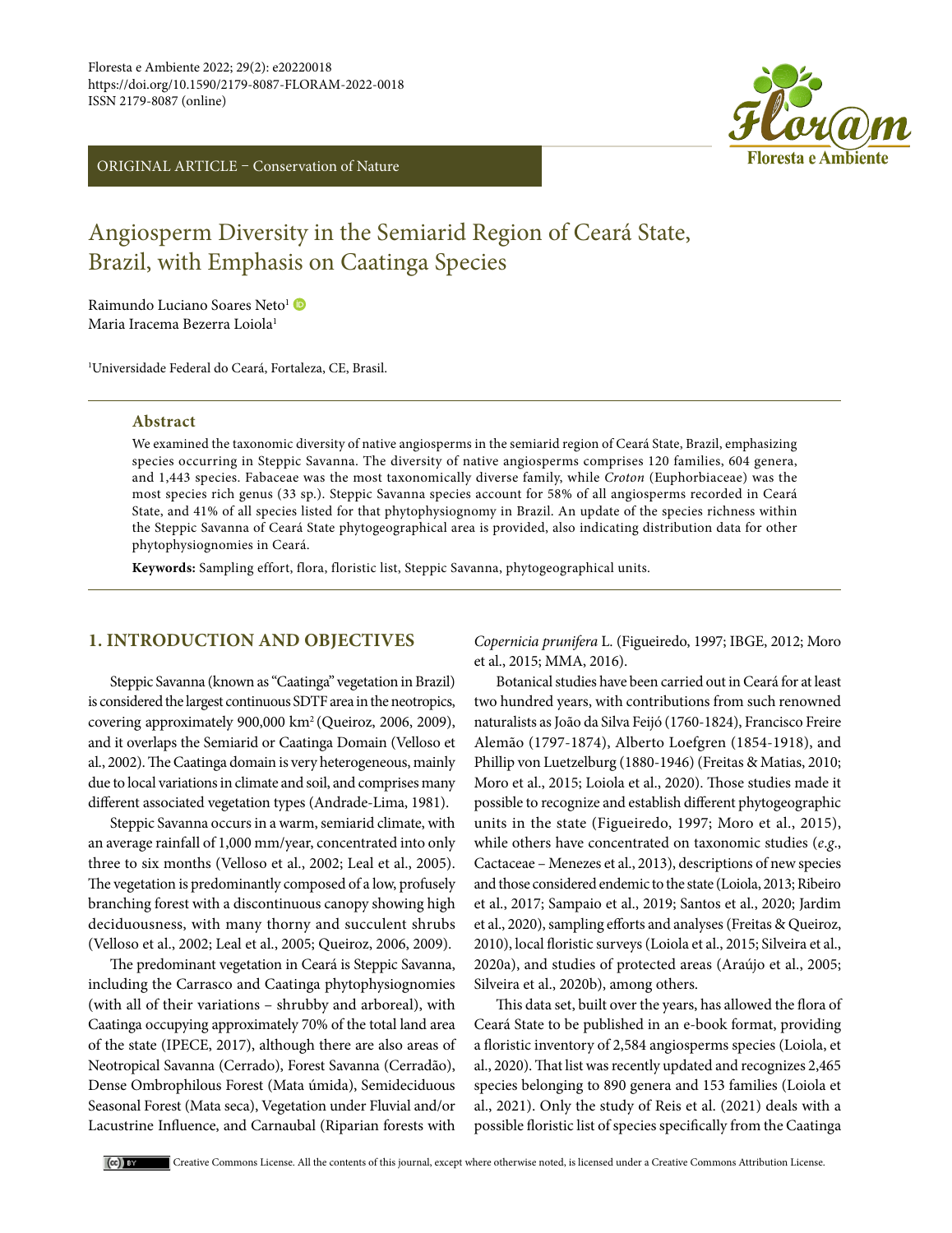of Ceará State, although based on a compilation of published data without actually providing a taxonomic list with the total number of recorded angiosperm species.

 The present study is therefore the first attempt to provide data concerning the native species of angiosperms that constitute the flora of the Caatinga in Ceará State, Brazil. A floristic list of species is presented, in addition to information about endemism, endangered species (according to IUCN Red List of Threatened Species criteria), data concerning other vegetation types, and records of the occurrence of species in protected areas.

## **2. MATERIAL AND METHODS**

### *2.1. Area of study*

Among the states within the Brazilian semiarid region, Ceará (2°46'S-7°52'S  $\times$  41°24'W-37°14'W) has a territorial extension of  $148.894 \mathrm{km^2}$  (IPECE, 2017), with a predominance of a BSh type (semiarid) climate according to the Köppen climate classification (Barreto et al., 2012). In addition to having areas under continental and maritime influences, the state harbors a great diversity of soils and landscapes, with elevations varying from sea level to 1,154 m at the Serra Branca Peak (IPECE, 2017). Those environmental variations are directly related to the wide diversity of vegetation types observed within the state (SUDENE, 1973; Araújo et al., 1998).

### *2.2. Assembling the floristic list*

The floristic list considers only species classified as native according to the Flora of Brazil 2020 site (Flora do Brasil, 2020). We initially selected the species already surveyed for Ceará (Loiola et al., 2020, 2021), and subsequently updated the list with the inclusion of the taxa listed in Flora of Brazil 2020 but not included in the aforementioned lists. To confirm the occurrence of those species in Ceará, we performed a search of their respective specimens in the REFLORA Virtual Herbarium (http://floradobrasil.jbrj.gov.br/reflora/herbariovirtual), in the virtual herbaria with images available online at speciesLink-CRIA (http://inct.splink.org), and in the online database of the Botanical Garden of Rio de Janeiro – Jardim Botânico do Rio de Janeiro, JBRJ (http://jabot.jbrj.gov.br). The taxonomic classification system for families followed APG IV (2016), except for Passifloraceae and Turneraceae, which are considered here as distinct families. Scientific names, synonyms, and authorships are in accordance with the Flora of Brazil 2020 (Flora of Brasil, 2020). The life forms (habits) also follow the Flora of Brazil 2020 and Fernandes et al. (2020).

# *2.3. Occurrence of species in the Caatinga of Ceará, and the classification of the vegetation in this state*

Species occurrence data were obtained from the online databases mentioned above. Information about the vegetation types was that provided by the collection descriptions and/ or by the digitalized online exsiccate labels, and was used to plot their locations on the Ceará vegetation map adopted in this study; only specimens with geographic coordinates considered reliable were selected.

The nomenclature of the phytogeographic units is in accordance with Figueiredo (1997), IBGE (2012), and Moro et al. (2015), modified. Eight phytogeographic units were recognized for Ceará: Steppic Savanna - SS (Carrasco and Caatinga); Neotropical Savanna - NS (Cerrado); Forest Savanna - FS (Cerradão); Dense Ombrophilous Forest – DOF (Mata Úmida); Semideciduous Seasonal Forest – SSF (Mata Seca); Vegetation under Fluvial and/ or Lacustrine Influence - VFLCI, Carnaubal - CARN (Riparian forest with *Copernicia prunifera* L.); and the Vegetation Complex of the Coastal Zone - VCCZ (Figure 1).



**Figure 1.** Map of phytogeographic areas in Ceará State, Brazil. Modified from Figueiredo et al. (1997).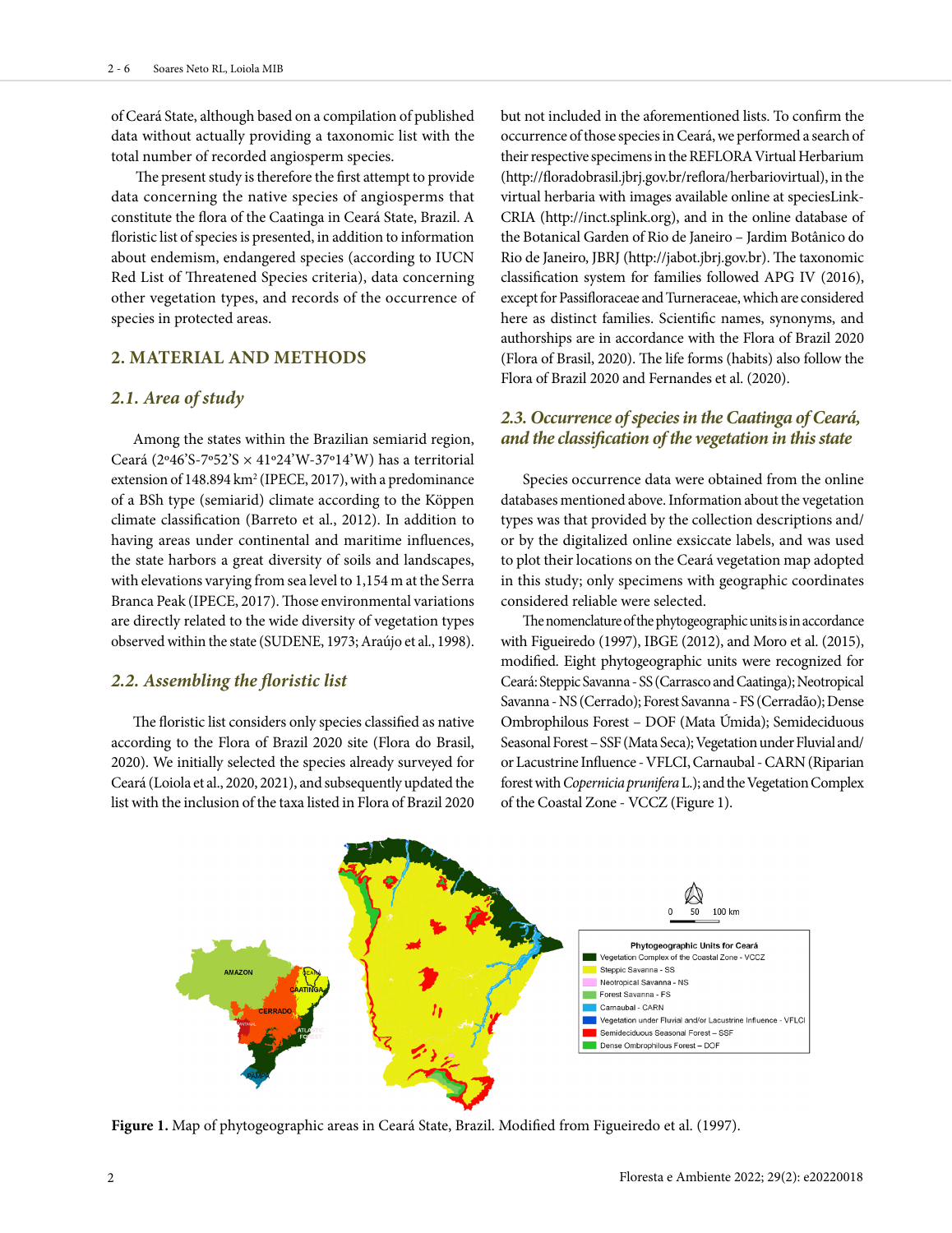# *2.4. Endemism, occurrence in extra-caatinga vegetation and conservation areas in Ceará*

Information about the geographic distributions of species with regards to endemism and their occurrence in other Brazilian phytogeographic domains was obtained from the Flora of Brazil 2020 site and supplemented based on Fernandes et al. (2020). For distributions in other vegetation types occurring in Ceará, we used data from directly the exsiccate labels and plotted those points on the Ceará vegetation map.

The registration of species in designated conservation areas (CAs) of Ceará is in accordance with data from the digitized labels of specimens consulted online.

# **3. RESULTS**

The inventory of angiosperms recorded in Caatinga vegetation in Ceará State indicated a flora composed of 1,443 species, 604 genera, and 120 families (Appendix 1 https://figshare.com/s/ e09edf7a18199f117ffb). Fabaceae (235 species/84 genera) is the family with the greatest species diversity (Appendix 2 https://figshare.com/s/e09edf7a18199f117ffb), followed by Poaceae (83/36), Euphorbiaceae (77/21), Malvaceae (71/23), Convolvulaceae (58/9), Cyperaceae (56/7), Asteraceae (55/41), Bignoniaceae (52/18), Rubiaceae (48/28), Apocynaceae (33/18), and Malpighiaceae (33/16). The ten most representative genera in terms of the numbers of species (Appendix 3 https:// figshare.com/s/e09edf7a18199f117ffb) are: *Croton* L. (33 spp.), *Cyperus* L. and *Ipomoea* L. (26 spp. each), *Chamaecrista*  (L.) Moench (20 spp.), *Mimosa* L. (18 spp.), *Erythroxylum* P.Browne and *Senna* Mill. (17 spp. each), *Sida* L. (16 spp.), *Solanum* L. (15 spp.), and *Paspalum* L. (14 spp.).

Most of the plants encountered in our study (64.5%) are not endemic to Brazil (Appendix 1). One hundred and fifty-one species endemic to Brazil (10%) occur only in Caatinga, while 351 species (25%) occur in the Caatinga and at least one other Brazilian phytogeographic domain (Amazon, Atlantic Forest, Cerrado, Pampa, or Pantanal). Eight species are of undetermined endemism, because there are not data about it: *Dioscorea polygonoides* Humb. & Bonpl. ex Willd., *Esenbeckia pilocarpoides* Kunth, *Guapira opposita* (Vell.) Reitz, *Justicia sphaerosperma* Vahl, *Mascagnia sepium* (A.Juss.) Griseb., *Panicum stramineum* Hitchc. & Chase, *Sida ciliaris* L., *Strychnos rubiginosa* A.DC. Of the 1,443 species occurring in the Caatinga in Ceará, 15 are endemic to that state: *Aspidosperma confertiflorum* A.C.D.Castello, *Cranocarpus gracilis* Afr.Fern. & P.Bezerra, *Croton araripensis* Croizat, *C*. *cearenses* Baill., *C*. *kalkmannii* Müll.Arg., *Eremanthus arboreus*  (Gardner) MacLeish, *Erythroxylum angelicae* Loiola, *Gaya grandiflora* Baker, *Lindackeria ovata* (Benth.) Gilg, *Mimosa* 

Floresta e Ambiente 2022; 29(2): e20220018 3

*niomarlei* Afr.Fern., *Mitracarpus fernandesii* E.L.Cabral, Sobrado & E.B.Souza, *Ocotea loefgrenii* Vattimo-Gil, *Pitcairnia limae* L.B.Sm., *Solanum graniticola* V.S.Sampaio & Gouvêa and *Vriesea baturitensis* Versieux & Tomaz.

Fully 59.6% of the caatinga species in Ceará are woody plants, including 228 subshrubs, 233 shrubs, 315 trees, and 83 lianas; 40.4% were non-woody species, including 427 herbs, 141 vines, 12 epiphytes, 3 parasites, and 1 scandent herb.

 A total of 175 (12%) species occur only in Steppic Savanna (Appendix 4 https://figshare.com/s/e09edf7a18199f117ffb). The other species occur in at least one other phytophysiognomy found in Ceará, with 970 species also distributed in SSF; 867 in DOF; 803 in VCCZ; 514 in CARN; and 239 in AS (Appendix 4 https://figshare.com/s/e09edf7a18199f117ffb). No species were shared with Neotropical Savanna and Vegetation under Fluvial and/or Lacustrine Influence areas occurring in the state.

A total of 971 (67%) species were recorded in 25 CAs in Ceará State (Appendix 5 https://figshare.com/s/ e09edf7a18199f117ffb). The Aiuaba Ecological Station (Estação Ecológica de Aiuaba - EEAiuaba), stood out with 453 species, followed by the Serra das Almas Private Natural Heritage Reserve (Reserva Particular do Patrimônio Natural – RPPN Serra das Almas), with 330 species; the Ubajara National Park (PARNA-Ubajara) with 247 species; and the Araripe-Apodi National Forest (Floresta Nacional Araripe-Apodi - FLONA Araripe-Apodi) with 224 species (Appendix 5).

Of the species listed, following the Flora of Brazil (Flora of Brasil, 2020) four are considered endangered (EN) – *Erythroxylum bezerrae* Plowman, *Griffinia gardneriana* (Herb.) Ravenna, *Pilocarpus jaborandi* Holmes and *P. trachylophus* Holmes, two as critically endangered (CR) – *Pitcairnia limae* and *Setaria parviflora*  (Poir.) Kerguélen, and six as vulnerable (VU) – *Apuleia leiocarpa*  (Vogel) J.F.Macbr., *Cattleya labiata* Lindl., *Cedrela odorata* L., *Discocactus bahiensis* Britton & Rose, *Wolffia brasiliensis* Wedd. and *Zeyheria tuberculosa* (Vell.) Bureau ex Verl.

## **4. DISCUSSION**

Floristic inventories are primary sources for determining the plant biodiversity of an area, and data from these studies are important for conservation issues (Funk, 2006). As mentioned above, the flora of Ceará has been examined from a number of different perspectives, although in-depth studies of the floristic diversities of the different phytogeographic areas there are still incipient, and only a generalized study in that sense was carried out by Freitas & Matias (2010).

The species found in the Caatinga of Ceará represent 58% of the currently known species for its statewide flora (Loiola et al., 2021). That number is higher than previously reported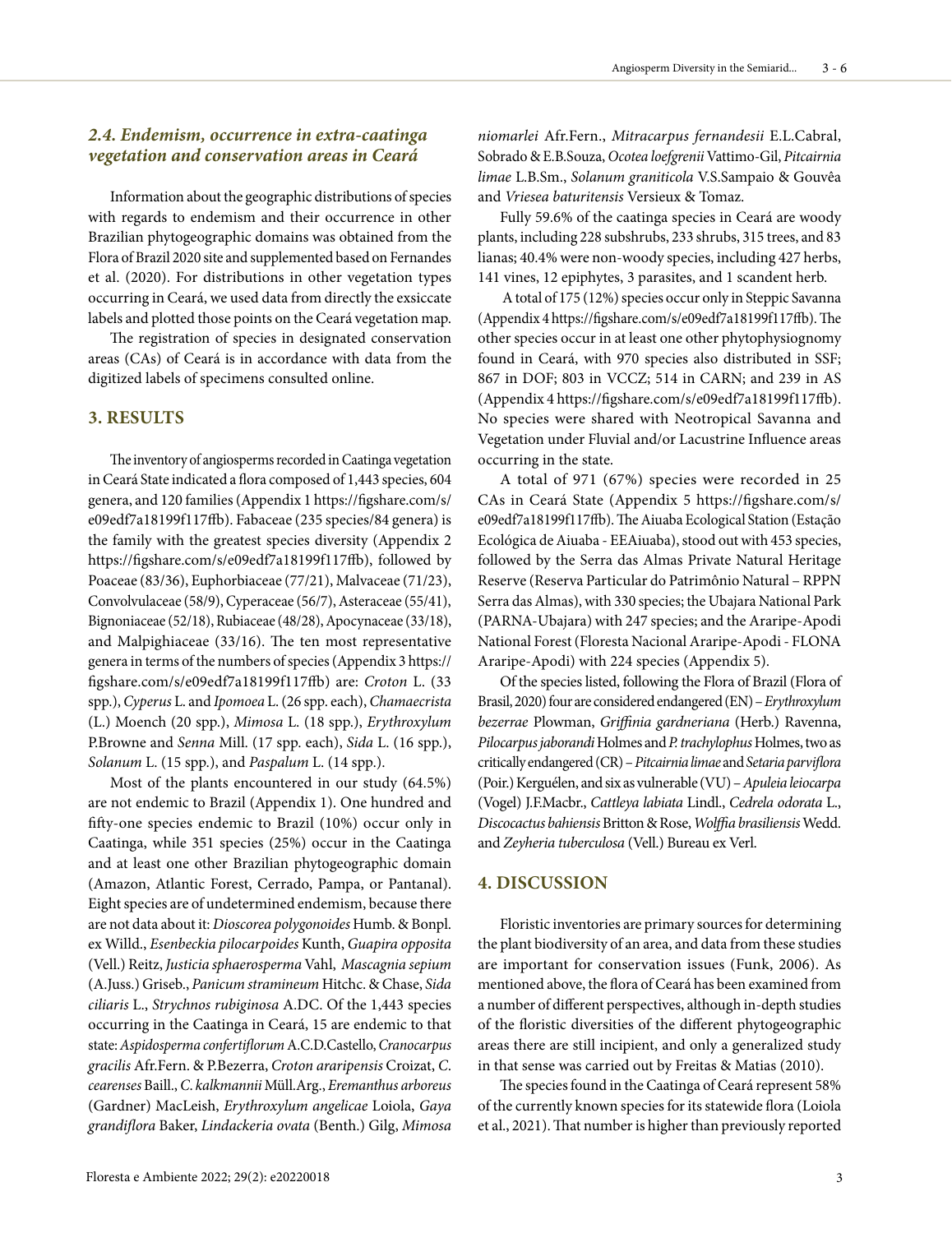by Freitas & Matias (2010), who identified 19% of the species as found in shrubby caatinga (Shrubby Steppic Savanna *sensu* IBGE, 2012), 12% in arboreal caatinga (Arboreal Steppic Savanna), and 17% in Carrasco. As the division of the Steppic Savanna into shrubby and arboreal types was not recognized here, our data demonstrate a much higher number of species in Caatinga but a smaller percentage of species in Carrasco. This difference in the percentages of species is probably due to the total number of species included in the two studies: 2.465 species in our study (Loiola et al., 2021) and 1.209 in Freitas & Matias (2010).

Based on the list of Fernandes et al. (2020), Ceará State encompasses 41% of the 3,347 species recognized for the Caatinga. Those authors do not mention the occurrence of species by state and it is therefore not possible to compare the numbers of species found in the respective studies. However, the number of species recorded in our study is higher than that reported by Moro et al. (2014), who listed the occurrence of 586 species of angiosperms in the Caatinga of Ceará. Moro et al. (2014) used floristic lists of Caatinga published for different locations in Ceará in their methodology, without considering online records. The number of species recorded in our study was lower than that proposed by Flora of Brazil 2020, which considers 157 families, 819 genera, and 1,991 native species occurring in Caatinga vegetation in Ceará State. It is noteworthy that the Flora of Brazil 2020 methodology recognizes species from different types of vegetation inserted within the larger Caatinga domain (*e*.*g*., *Avicennia schaueriana* Stapf & Leechm. ex Moldenke, a typical mangrove species found mainly in coastal regions) – thus generating significant differences in the number of species – as we considered here only those that occur in phytogeographic areas of Caatinga *sensu stricto*.

There is an historical belief that the Caatinga has only a low plant diversity, with no records of endemic species, although it actually has a rich flora with a relatively high proportion of endemism (23%) compared to other STDFs (Giulietti et al., 2004; Queiroz et al., 2017; Fernandes & Queiroz, 2018). Our botanical knowledge of the Caatinga Flora greatly advanced through studies of its ecological, floristic, phytogeographic, and taxonomic aspects, whether generalized or local, generating constantly updated floristic lists covering the taxonomic diversity of the region (Giulietti et al., 2002, Alves et al., 2009, Siqueira Filho, 2012, Moro et al., 2014, Fernandes et al., 2020) – and there are now more than three thousand recognized plant species (Fernandes et al., 2020).

In general, the families with the greatest species diversities were those identified in previous studies, with emphasis on Fabaceae, a taxon with a high diversity of life forms (habits) and wide distribution in the different phytophysiognomies present in Ceará (Freitas & Araújo, 2010; Moro et al., 2014;

Fernandes et al., 2020). Our study corroborates the results of Freitas & Matias (2010), who likewise identified Poaceae as the second largest family in the state, and *Paspalum* as the tenth largest genus in terms of the number of species; Poaceae was ranked as the third and sixth family in terms of species diversity in the Caatinga by Fernandes et al. (2020) and Moro et al. (2014) respectively.

In terms of the taxonomic category of genus, our results corroborate the studies of Moro et al. (2014) and Fernandes et al. (2020), indicating *Croton* (Euphorbiaceae) as the genus with the highest number of species in the Caatinga (33 species for Ceará); *Croton blanchetianus* Baill. is notably the species with the highest number of occurrences recorded for the state (130), as documented by the National Forest Inventory floristic survey (MMA, 2016; Reis et al., 2021).

Woody taxa were more abundant than non-woody taxa. That high number of woody taxa is reflected by Fabaceae, the family with the greatest plant diversity in the state, as its representatives are mostly woody (81%: 83 species of trees, 34 shrubs, 69 subshrubs, and 5 lianas; *versus* 19% non-woody taxa: 31 vine species and 13 herbs). Non-woody species contribute significantly to the general taxonomic composition of the Caatinga flora (Moro et al., 2014; BFG, 2015; and Fernandes et al., 2020), being represented mainly by the families Poaceae and Cyperaceae, which significantly contribute to the formation of the herbaceous layer (with 83 and 56 species respectively), with *Cyperus* (Cyperaceae; 26 spp.) and *Paspalaum* (Poaceae; 14 spp.) appearing among the genera with high species diversity.

Data concerning the geographic distributions of the species listed for the Caatinga of Ceará indicate a great sharing of species between the different phytogeographic areas of that state, which is associated with its great heterogeneity of landscapes and vegetation associated with other biomes such as the Amazon, Cerrado, and Atlantic Forest surrounding and connecting the different phytophysiognomies and providing ecologically favorable environments for the wide distribution of many species (Fernandes et al*.*, 2020).

Of the 11 Caatinga species recognized as endangered in Ceará according to IUCN criteria, *Cedrela odorata*, *Erythroxylum bezerrae*, *Griffinia gardneriana,* and *Setaria parviflora* were encountered in the EEAiuaba and RPPN Serra das Almas. *Cedrela odorata* was also recorded for the Ubajara National Park (PARNA Ubajara) in Dense Ombrophilous Forest (DOF) vegetation. There are no records of occurrence of the other endangered species in CAs in Ceará State based on the approach adopted here, that is, based only on herbaria specimens and not official lists. Greater collection efforts will be crucial to certifying the occurrences and distributions of those endangered species to be able to propose conservation actions in their favor.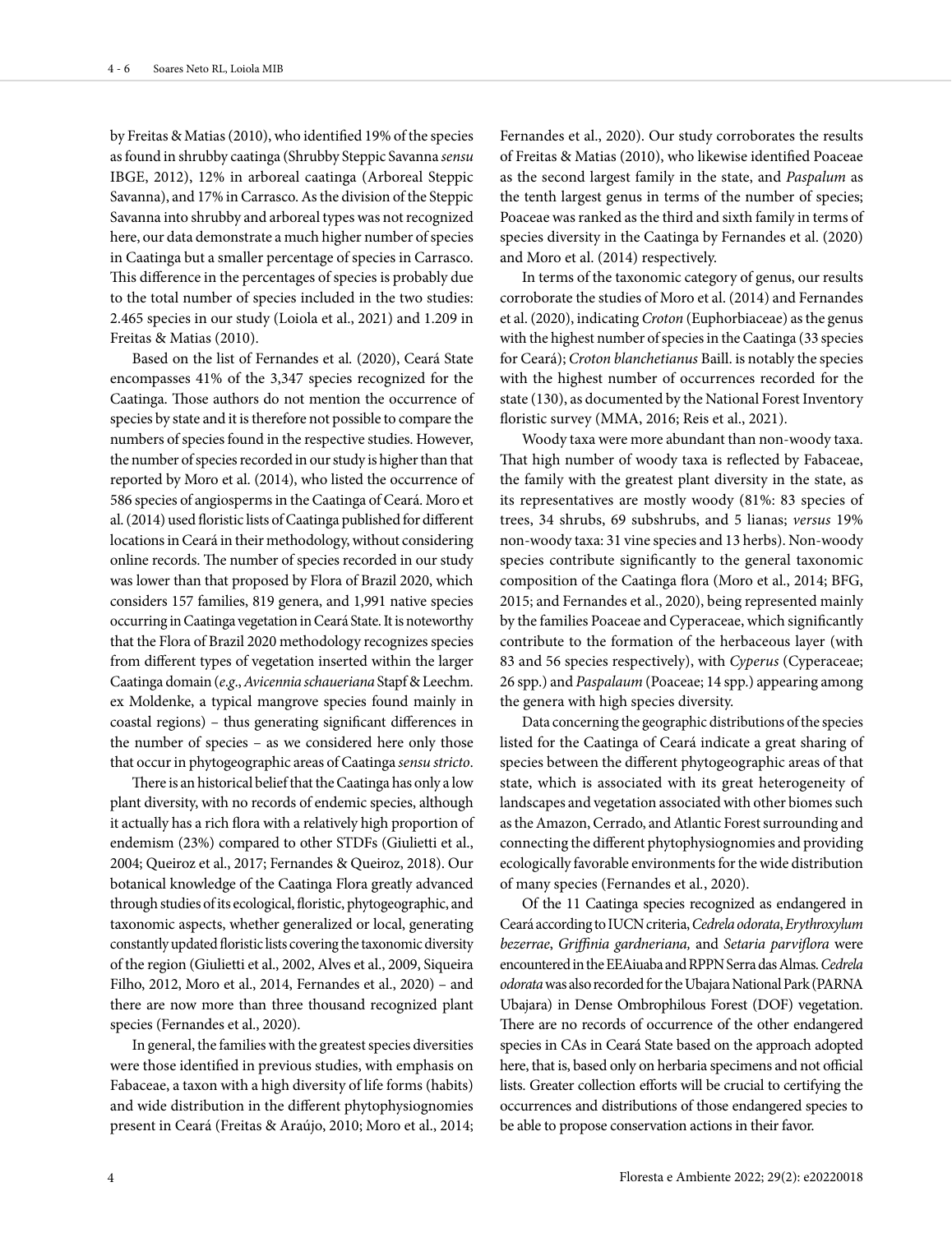The Aiuaba Ecological Station and the Serra das Almas RPPN are priority areas of environmental protection and biodiversity conservation in the Caatinga (Silva et al., 2003), and were the CAs with the highest numbers of recorded species. Both areas are proof that long-term sampling efforts are important for documenting the floristic composition of a given area. The first floristic surveys carried out in the two CAs showed a diversity of 160 species in the EEAiuaba (Lemos & Meguro, 2010) and 212 species in the RPPN Serra das Almas (Araújo et al., 2005), while the numbers of plants currently recorded have increased almost threefold in EEAiuaba and by at least 50% in RPPN Serra das Almas.

## **5. CONCLUSIONS**

Our study demonstrates the importance of publishing floristic lists for better understanding and quantifying the biodiversity of a given area. We present here the first comprehensive list of the floristic diversity of Caatinga vegetation in Ceará State, and demonstrate that there has been a significant increase in our knowledge of the flora of this phytophysiognomy in just over a decade (as compared to the study of Freitas & Matias, 2010). Our expectation is that these data will be continually updated and new results will be compared and discussed to assess the true species richness of the Caatinga in Ceará State.

This study also provides a more accurate perspective of the floristic composition of Caatinga vegetation as compared to previously published data (Moro et al., 2014; Flora do Brasil, 2020), and this plant list can serve as a reference for academic or socio-environmental studies of the floristic composition of different areas of the state within the Caatinga domain to advance public policies favorable to the environment and society.

Continued commitments to greater sampling efforts in Caatinga areas has been evidenced by the increasing numbers of species recorded in protected areas (as can be seen in the EEAiuaba and RPPN Serra das Almas). We wish to emphasize the importance of depositing specimens collected in protected areas in existing herbarium in both Ceará State and Brazil, as they allow easy access for researchers, whether through *in loco* or online consultations. We believe that the plant diversity in other CAs in Caatinga areas within the state have much larger floristic compositions than recorded in our study, and that better assessments of those protected areas will contribute greatly to our knowledge of the geographic distributions of Caatinga species.

# **ACKNOWLEDGEMENTS**

The authors are grateful to the anonymous reviewers who contributed to the improvement of this manuscript and made its publication possible, and to Roy Funch for translating and proofreading the text. The first author thanks the Fundação Cearense de Apoio ao Desenvolvimento Científico e Tecnológico – FUNCAP for the scholarship granted to the first author (Process n°: PD2-0175-00083.01.01 / 20). MIBL thanks CNPq for the productivity grant (Process nº: 308685 / 2020-2).

# **SUBMISSION STATUS**

Received: 19 Feb. 2022 Accepted: 18 Apr. 2022 Associate editor: Bárbara Bomfim Fernandes

# **CORRESPONDENCE TO**

#### **Raimundo Luciano Soares Neto**

Avenida Humberto Monte s/n, 60440-900, Fortaleza, CE, Brasil. e-mail: lucianosoares.rdon@gmail.com

## **SUPPLEMENTARY MATERIAL**

The following online material is available for this article: Appendix 1. Floristic list of native angiosperms occurring in the Caatinga of Ceará State, Brazil.

Appendix 2. Taxonomic diversity of genera and species per family recorded in the Caatinga of Ceará State, Brazil. Appendix 3. Number of species/genera registered in the Caatinga of Ceará State, Brazil.

Appendix 4. Geographic distribution data of species recorded in the Caatinga of Ceará State, Brazil, and in other phytogeographic areas of that state. The numbers indicate the presence of species in those phytogeographic units; empty cells indicate the absence of species in those phytogeographic units; \* indicates species only occurring in Steppic Savanna. Appendix 5. Occurrence data of species registered in Caatinga conservation Areas of Ceará State, Brazil. The numbers indicate the presence of species in those phytogeographic units; empty cells indicate the absence of species in those phytogeographic units. \* indicates species only occurring in Steppic Savanna.

#### **REFERENCES**

Alves M, Araújo MF, Maciel JF, Martins S. Flora de Mirandiba. Recife: Associação Plantas do Nordeste; 2009.

APG IV – Angiosperm Phylogeny Group. An update of the Angiosperm Phylogeny Group classification for the orders and families of flowering plants: APG IV. Botanical Journal of the Linnean Society 2016; 181: 1–20.

Araújo FS, Costa RC, Figueiredo MA, Nunes EP. Vegetação e flora fanerogâmica da área Reserva Serra das Almas. In: Araújo FS, Rodal MJN & Barbosa MRV (orgs) Análise das variações da biodiversidade do bioma Caatinga: suporte a estratégias regionais de conservação. Brasília: Ministério do Meio Ambiente; 2005.